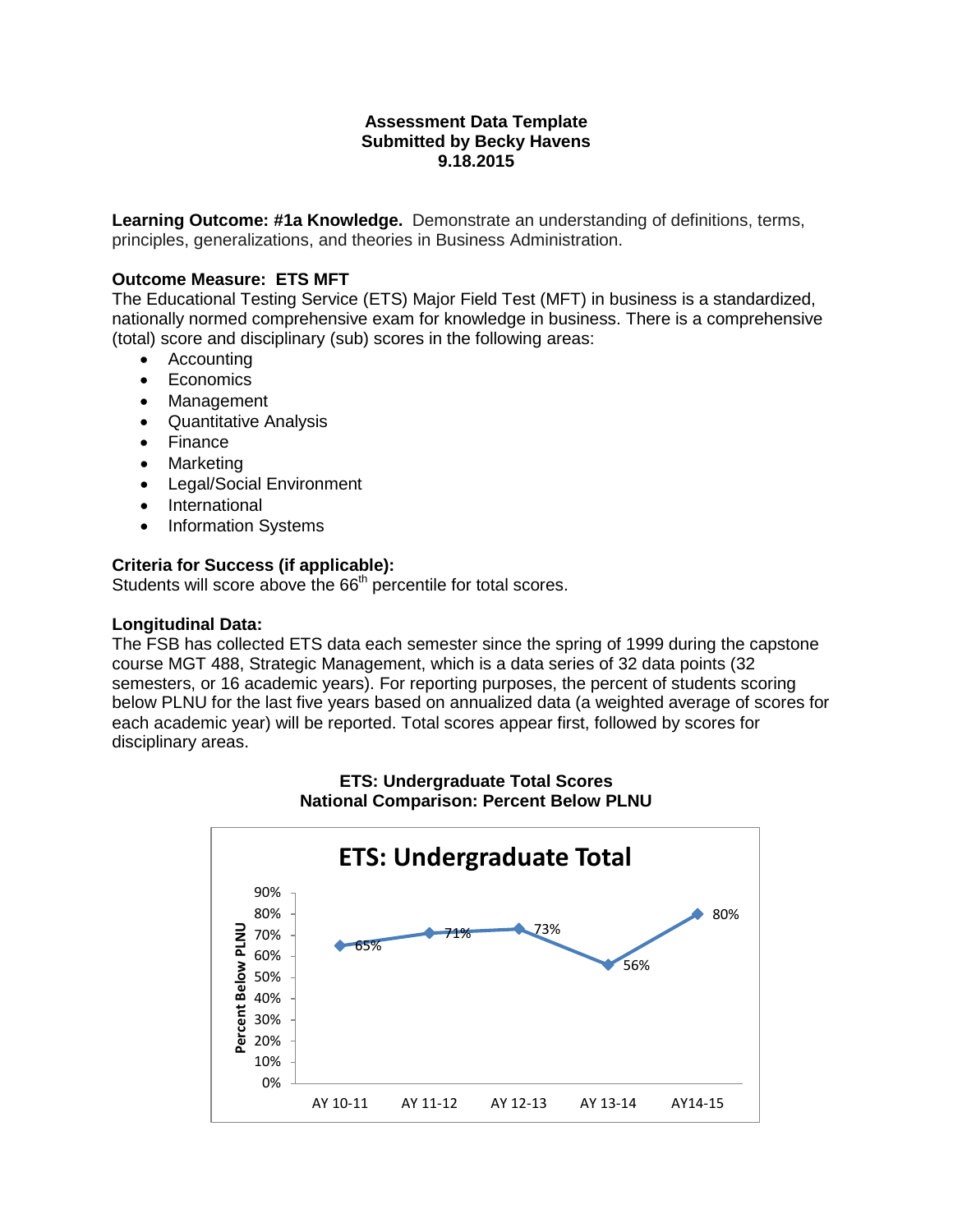

The following chart shows the specific percentages below PLNU for each year, representing national comparisons for each disciplinary area.

|                                 | AY 10-11 | AY 11-12 | AY 12-13 | AY 13-14 | <b>AY14-15</b> |
|---------------------------------|----------|----------|----------|----------|----------------|
| Accounting                      | 73%      | 80%      | 84%      | 86%      | 88%            |
| Economics                       | 29%      | 59%      | 78%      | 59%      | 87%            |
| Management                      | 64%      | 57%      | 59%      | 34%      | 70%            |
| <b>Quantitative Analysis</b>    | 41%      | 60%      | 68%      | 47%      | 65%            |
| Finance                         | 85%      | 83%      | 79%      | 87%      | 82%            |
| Marketing                       | 65%      | 79%      | 69%      | 65%      | 93%            |
| <b>Legal/Social Environment</b> | 65%      | 59%      | 74%      | 49%      | 84%            |
| International                   | 52%      | 70%      | 69%      | 34%      | 85%            |
| <b>Information Systems</b>      | 34%      | 38%      | 37%      | 24%      | 29%            |

## **Conclusions Drawn from Data:**

During the last 5 years, on average, 69% of all institutions scored below PLNU undergraduate students on the ETS Major Field Test (total scores). However, during the academic year 14-15, 80% of all institutions scored below PNLU undergraduate students, well above our goal.

Prior to the recent academic year, we noticed that although most students scored above our school's minimum standard for the MFT (criteria for success), some students were not taking the test seriously. This also led to volatility in the data. A curriculum change was enacted in AY14-15, which required students to achieve a passing score (70% correct) on the MFT or write